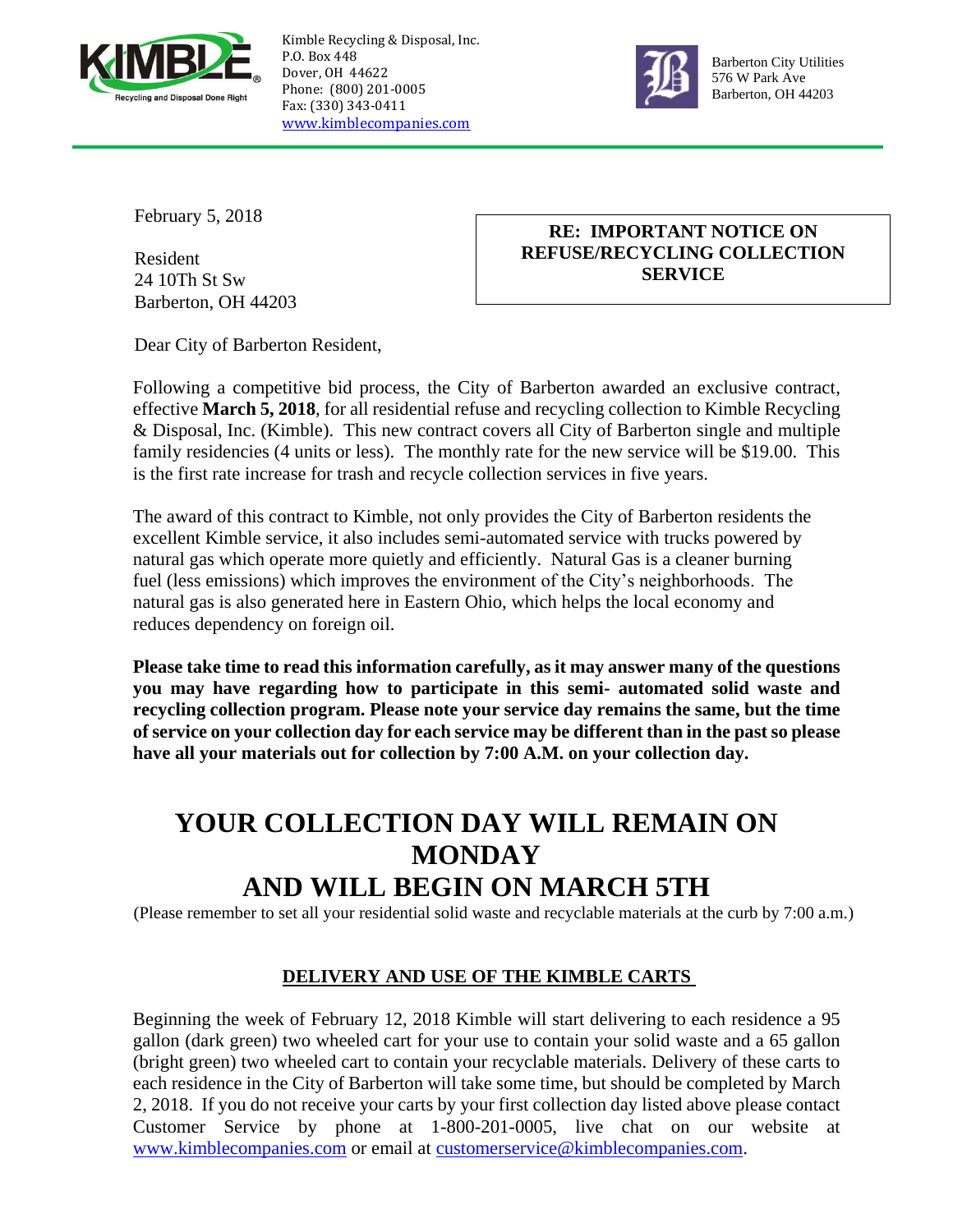The Kimble solid waste and recycling carts, you will receive, are provided for your use at your current address. **If you move from your current address the carts are to remain at the property for the use by the next occupant.** 

To use the carts, simply place your household solid waste into the dark green Kimble supplied solid waste cart and place your loose (no need to bag) recyclable materials into the bright green Kimble supplied recycling cart. On your collection day, pull both your solid waste and recyclable material carts within 2-3 feet of the street with the lid openings facing the street. The carts should be at least three feet from one another and other objects such as parked cars, mail boxes, trees, other trash bags, personal container or bulky trash items. Though solid waste and recycling services are provided weekly, it is only necessary to place your carts to the curb when they are full.

#### **THE SOLID WASTE PROGRAM**

As part of your service, bulky items are collected on your **regular scheduled collection day.**  Bulky items include stoves, hot water tanks (water removed), washers, dryers, furniture, chairs and carpet (4 feet in length). All mattresses, box springs and upholstered furniture placed out for disposal that are contaminated with bed bugs MUST be wrapped and sealed in plastic. Appliances containing Freon must have the Freon removed and the unit tagged by a qualified technician. If not tagged by a qualified technician the item will be tagged and left for proper handling. Please keep these large items three feet away from your carts. On the occasion you cannot fit all household solid waste in your cart, please place excess solid waste in separate containers, trash bags or bundled for collection on your regular scheduled collection day. Bundled trash should not exceed 4 feet in length and all excess trash should not exceed 60 pounds. The entire volume of solid waste placed at the curb for collection outside the 95 gallon solid waste collection container, including yard waste, bulky items, personal bags, and/or other 30 gallon cans shall not exceed two (2) cubic yards or a space of approximately 3'x 3' x 6' on each collection day. Excess materials set out each week over the two (2) cubic yard limit will not be collected and must be removed from the curb until your next scheduled collection day.

As before, the weekly refuse collection service DOES NOT include, tires, batteries, automotive/truck parts, paint, oil, fluorescent bulbs, gas cans, propane tanks, hazardous/infectious waste, flammable liquids, contractor generated construction materials and any waste prohibited from disposal in a municipal solid waste landfill.

#### **THE RECYCLING PROGRAM**

The Kimble supplied bright green recycling cart includes information on the lid regarding what can be recycled and provides a more convenient way for residents to recycle large quantities. Please do not use your recycling cart for extra solid waste. Recycling carts containing solid waste will not be emptied and will be tagged to notify the resident of improper use.

**Single Stream Recycling** - There is no need to bundle your newspapers, cardboard, or any other materials separately. All recyclable materials can be placed together loose (no need to bag) into your new recycling cart as a "single stream" of recyclable material. The individual components of the mixed recyclable materials or "single stream" will be segregated and prepared for market at an automated recycling facility. See the enclosed complete list of all the items which can be placed in your recycling cart to be recovered and returned to markets.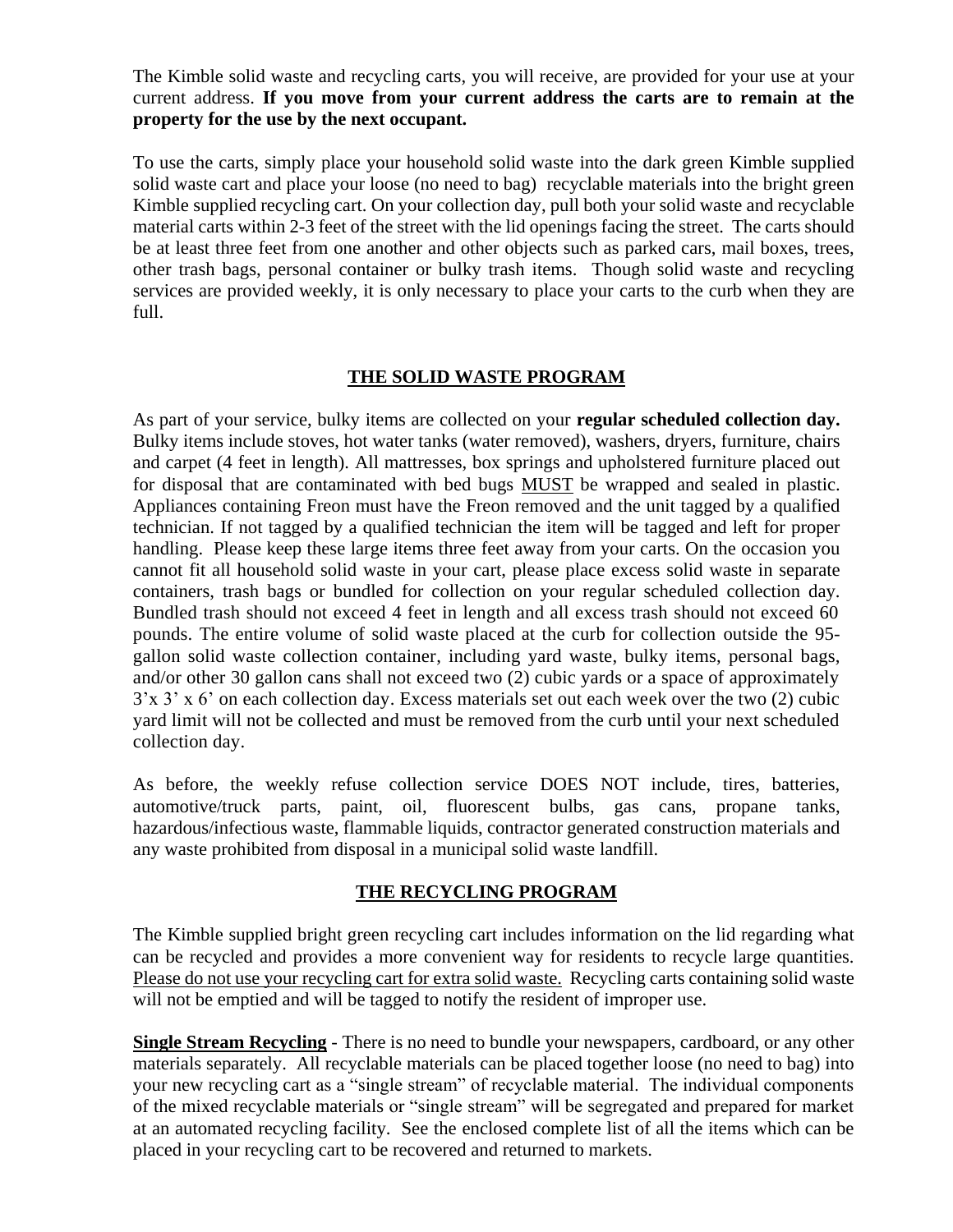**Additional Plastics Recycled** - Plastic containers labeled #1 through #7 can be recycled. Most plastic products are labeled on the bottom with a recycling symbol consisting of arrows that cycle clockwise to form a rounded triangle, and enclosing the number 1, 2, 3, 4, 5, 6, or 7. Any rigid food container or other consumer product container labeled in this fashion can be included for recycling. Examples of plastic containers that can now be recycled include salad dressing bottles, peanut butter and jam jars, juice bottles, squeezable bottles (ketchup and mustard), clam shell food containers, microwavable food containers, yogurt containers, margarine tubs, baby milk bottles, shampoo bottles, cooking oil bottles, hand soap bottles, apple sauce cups, cool whip containers, and plastic flower pot containers. **Plastic items not acceptable include plastic bags, shrink wrap, Styrofoam, toys, motor oil and antifreeze containers.** As you can see, there is a tremendous amount of material which can be diverted from your solid waste cart to your new 64 gallon recycling cart. Recycling a ton of plastic saves the energy equivalent of 1,500 gallons of gasoline!

## **HOLIDAY SCHEDULE**

Kimble does not operate on the following Holidays: New Year's Day, Memorial Day, 4<sup>th</sup> of July, Labor Day, Thanksgiving Day, and Christmas Day. If a Holiday falls on a weekday, service for that day and the rest of the week will be delayed by one day. If a holiday falls on a Saturday or Sunday, your collection day will not be delayed (collection day will remain the same).

If at any time you have a question regarding your solid waste and recycling service, please contact Customer Service by phone at 1-800-201-0005, live chat on our website at [www.kimblecompanies.com](http://www.kimblecompanies.com/) or email at [customerservice@kimblecompanies.com.](mailto:customerservice@kimblecompanies.com) All billing inquiries should be directed to the City of Barberton by phone at 330-753-0328.

To learn more about Kimble, log on to our website [www.kimblecompanies.com.](http://www.kimblecompanies.com/) Also, to assist you in knowing how to properly place items out for collection please see the enclosed "Instructions for Cart Placement" guidelines or the City of Barberton web site, [www.cityofbarberton.com.](http://www.cityofbarberton.com/)

Sincerely,

Your Kimble Service Team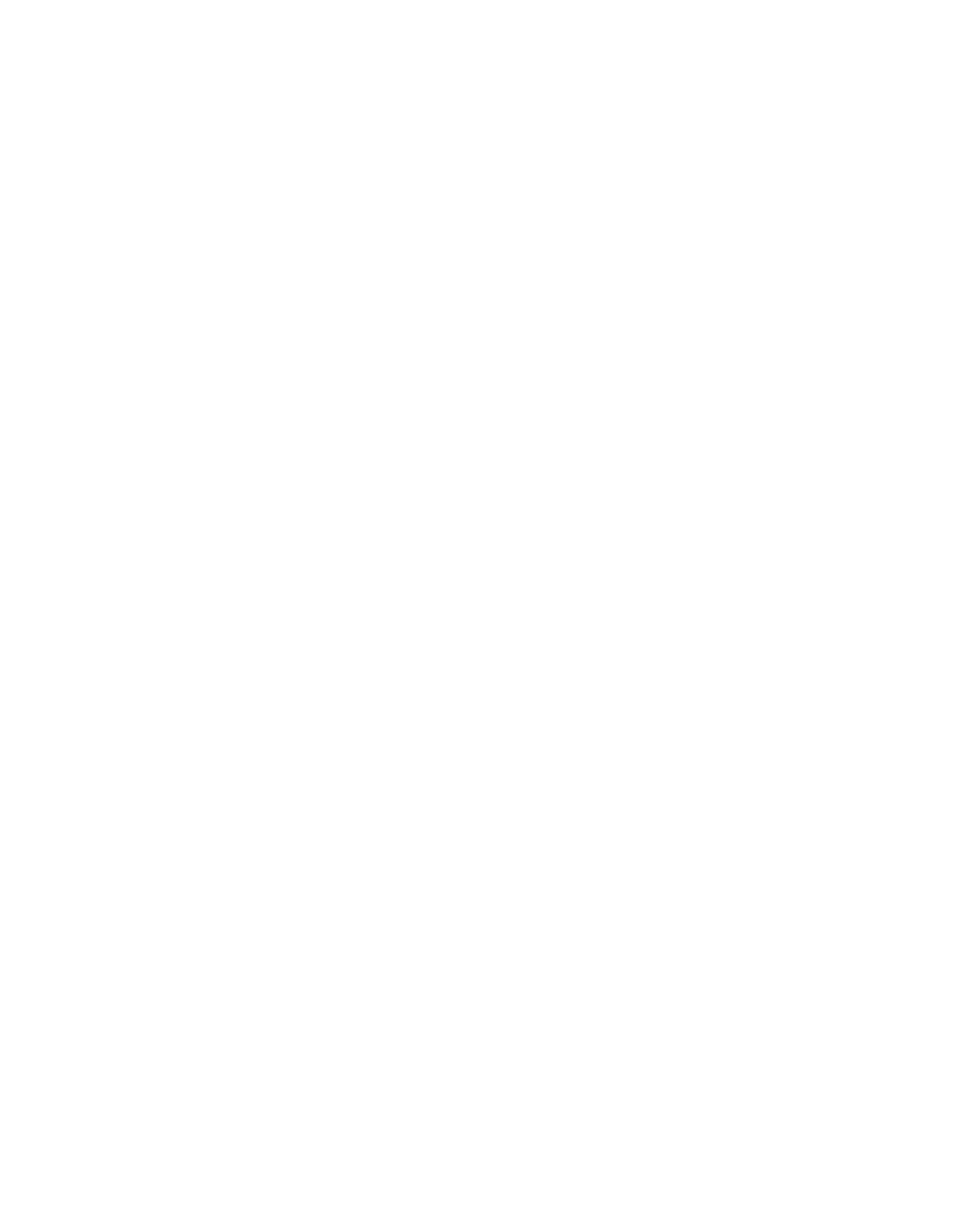## **INSTRUCTIONS FOR CART PLACEMENT**

Placement of carts: The carts need to be within 2-3 feet of the street. The best placement for the carts is at the end of the driveway or on the grass within 2-3 feet off the road.

Give us some room: With the automated collection trucks we need some room away from obstructions like trees, mailboxes, cars, other cart, and other trash items.

Loading your carts: We recommend bagging your trash so it won't stick to the inside of the cart. There is no need to use bags for your recyclable materials. Do your best to break down the items inside the carts so they don't lodge themselves inside and make it difficult to dump.

Face carts opening towards the street: Put your carts at the street so the arrows on the lid (the opening) of the carts will point toward the street.

## **PLEASE DO THIS NOT THIS**









THANK YOU FOR YOUR HELP!